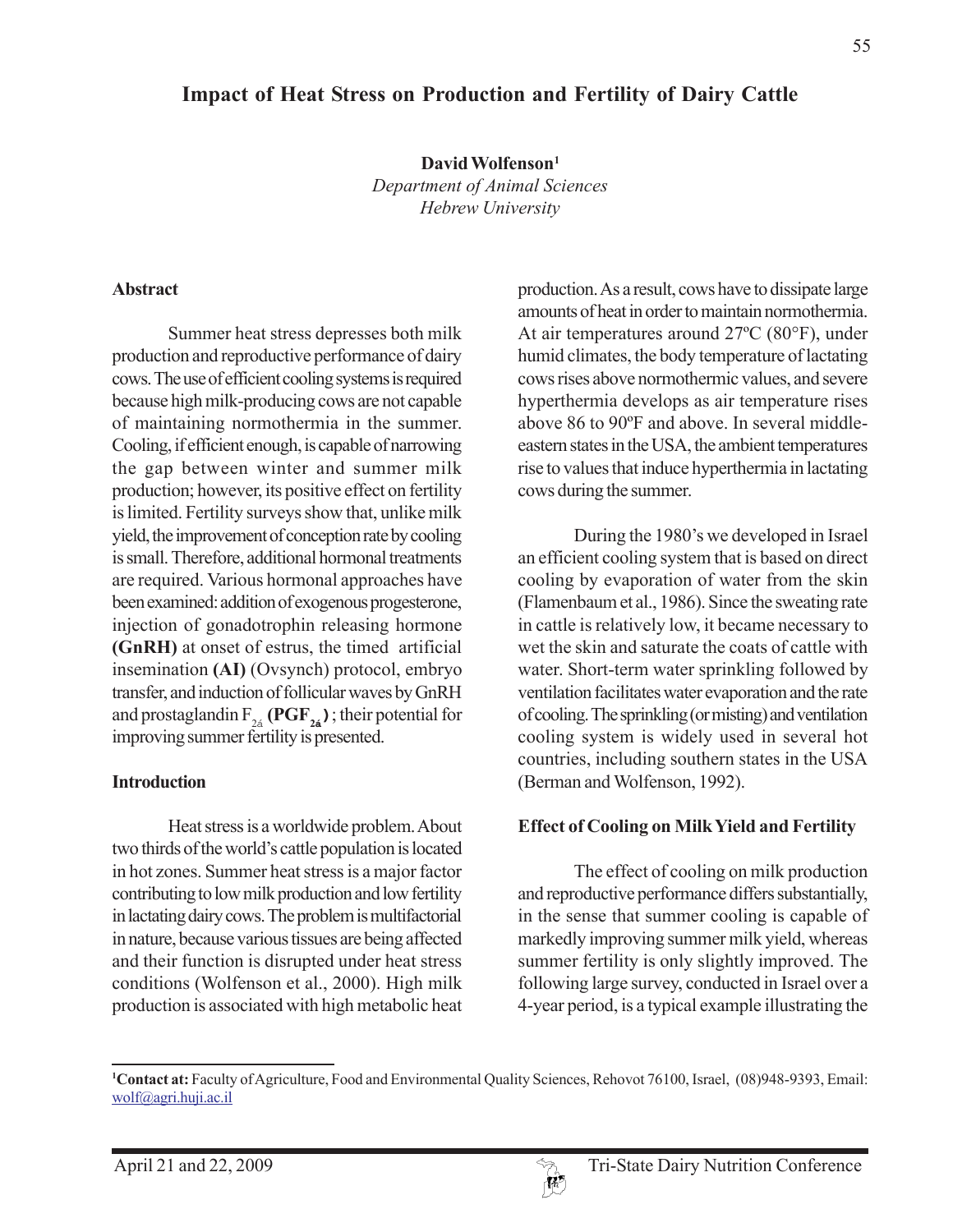effect of summer cooling on milk production and reproductive performance (Flamenbaum and Ezra, 2003). Farms were classified into 3 different groups according to the intensity of cooling in summer. Farms that used intensive cooling, cooled cows in both the holding and feeding areas for a total of 10 cooling periods and 7.5 cumulative hours per day. Each cooling period combined cycles of sprinkling (30 seconds) and ventilation (4.5 minutes). Farms that used moderate cooling, cooled cows in the holding area only for a total of 6 cooling periods and 4.5 cumulative hours per day. Farms that used minimal cooling, cooled cows 3 times before milking in the holding area. Milk production for summer and winter included 125,000 milk records and 17,000 inseminations. The average high temperature in summer was 31.8°C (89°F). The ratios between summer and winter milk production for multiparous cows in farms using intensive, moderate, or minimal cooling regimes were 98.5%, 96.1%, and 90.7%, respectively. Conception rates for multiparous cows were 46.6%, 45.8%, and 43.5% in winter, and 33.8%, 34.5%, and 16.7% in summer for farms using intensive, moderate, or minimal cooling regimes, respectively. The results clearly show that intensive cooling is capable of minimizing, but not completely eliminating, the drop of milk yield in summer, compared with that in winter. Improvement of milk yield by cooling is due, partly, to an increase of food intake. Lower food intake during heat stress is known to be a major cause of low milk production during the summer. However, studies show a direct disruptive effect of heat stress on milk synthesis and on alterations in the secretion of hormones and metabolites involved in milk production, which are not related to low food intake. In contrast to milk yield, the slightly improved conception rates by cooling still remained much lower in summer than in winter.

Low fertility in summer was recorded in several US states. Conception rates drop from about 30% in winter to about 12% in the humid summer in Florida. In the dry climate of Arizona,

conception rates drop from about 40% to around 20%. In the Midwest, summer conception drops as well. For example, conception rates of about 12,000 cows in three farms in Missouri dropped from 30.2% in the winter to 21% in the summer and 24.5% in the cool months of the fall (S. Poock, College of Veterinary Medicine, University of Missouri, personal communication, 2008).

The main conclusion of the above are as follows: (1) Improving milk production can be accomplished by means of efficient cooling, and that summer milk yield may reach a production level that is lower by only 2 to 4% of that in the winter, and (2) in contrast, fertility in summer cannot approach winter conception rates. This is because several components of the reproductive system are susceptible to thermal stress, and disruption of any single one may terminate pregnancy. Therefore, an efficient cooling system is a prerequisite for improving summer fertility; however, additional hormonal treatments are required in order to improve summer fertility of dairy cows.

# **Hormonal Strategies Aimed at Improving Summer Fertility**

Evaporative cooling improves summer fertility to some extent; however, there is a compelling need to find additional ways to further improve fertility during the hot season. Five approaches to improve summer fertility of lactating cows are presented below. In all, efficient cooling is required to lower body temperature as much as possible to a level that enables embryonic survival.

# *First approach: exogenous progesterone*

Dairy cows during the summer exhibited low concentrations of plasma progesterone. Supplementing exogenous progesterone post AI in summer was equivocal in term of its effect on conception. The variability among studies in thermal stress severity, and whether or not efficient cooling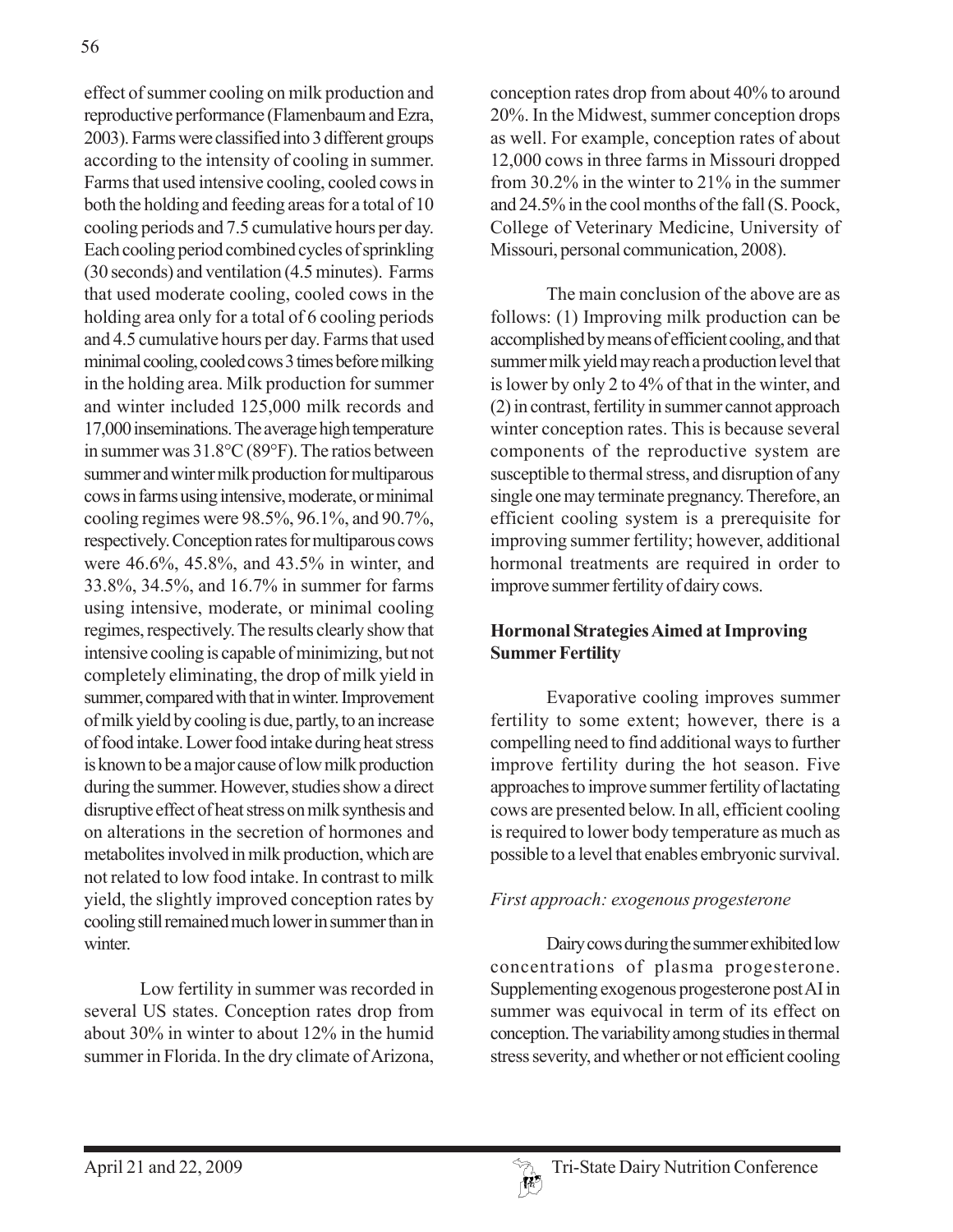was applied, contributed to the variable effect of exogenous progesterone on summer fertility. We examined the effect of supplementing exogenous progesterone post-AI on conception rates during the summer and autumn for lactating cows that were efficiently cooled during the hot season (Wolfenson et al., 2009). Treated cows received an intravaginal device containing progesterone (Controlled Intravaginal Drug Release; **CIDR**) on day 5 after AI for 12 days. A total of 377 cows were included in the study. The CIDR increased progesterone concentrations by about 2 ng/ml. Overall, CIDR treatment increased (not significantly) conception rates by 6% compared with controls (33 vs. 39%). However, the CIDR treatment significantly increased  $(+23\%, P < 0.05)$  the conception rates of cows with low body condition scores at peak lactation. Similarly, CIDR significantly increased  $(+22\%, P<0.05)$  the conception rate of cows that exhibited uterine disorder at parturition. The CIDR treatment increased numerically, but not statistically significant, the conception rate in the fall  $(+13%)$ and less so in the summer, and in mature cows  $(+8%)$ and less so in first-calf heifers. Results indicated that exogenous progesterone post AI increased the conception of cows that were efficiently cooled during the hot summer. The most beneficial effect of CIDR was documented in cows diagnosed as having uterine disease postpartum and in cows exhibiting low body condition score at peak lactation.

# *Second approach: GnRH at onset of estrus*

The concentration of the preovulatory luteinizing hormone **(LH)** surge in the summer is lower than that in the winter. It has been shown that low LH surge can be associated with delayed ovulation, and with the formation of a suboptimal corpus luteum and the secretion of low progesterone levels (Bloch et al., 2006). A study was carried out during the summer and winter on 363 primiparous and multiparous cows (Kaim et al., 2003). Cows were synchronized and watched continuously for manifestation of estrus. A single dose of GnRH

analogue was injected right after onset of estrus. In the summer, but not in the winter, GnRH treatment increased conception rates from 35.1 to 51.6%. In both seasons, GnRH increased the conception rates of cows with a low body condition score at AI and that of primiparous cows more than that of multiparous cows. It can be concluded that GnRH administered at estrus onset increases the preovulatory LH surge, prevents possible delays in ovulation, and is likely to increase the post-ovulation progesterone concentration. The GnRH administered at estrus onset was found more effective in primiparous cows and during the summer in increasing conception rate in cows with low body condition scores at AI.

# *Third approach: Timed AI*

During the summer, the intensity and duration of estrous behavior are lower than that in the winter. As a result, the percentage of inseminated cows is lower in the summer. A possible treatment is to use the Ovsynch protocol for summer breeding. A study conducted in Florida (de la Sota et al., 1998) showed that the overall pregnancy rate by 120 days postpartum was higher for treated cows than for untreated control cows (27.0 vs. 16.5;  $P$  < 0.05). The number of days open for cows conceiving by 120 days postpartum was less for time-inseminated, Ovsynch-treated cows (77.6  $\pm$ 3.8 vs.  $90.0 \pm 4.2$  days; P < 0.05), as was the interval to first service  $(58.7 \pm 2.1 \text{ vs. } 91.0 \pm 1.9$ days;  $P < 0.01$ ). The authors concluded that the timed program did improve group reproductive performance. The timed program will not protect the embryo from temperature-induced embryonic mortality, but management limitations induced by heat stress on estrus detection are eliminated.

# *Fourth approach: Embryo transfer*

It has been shown that the embryo at the very early stages of its development, during days 1 to 3 of pregnancy, is highly susceptible to

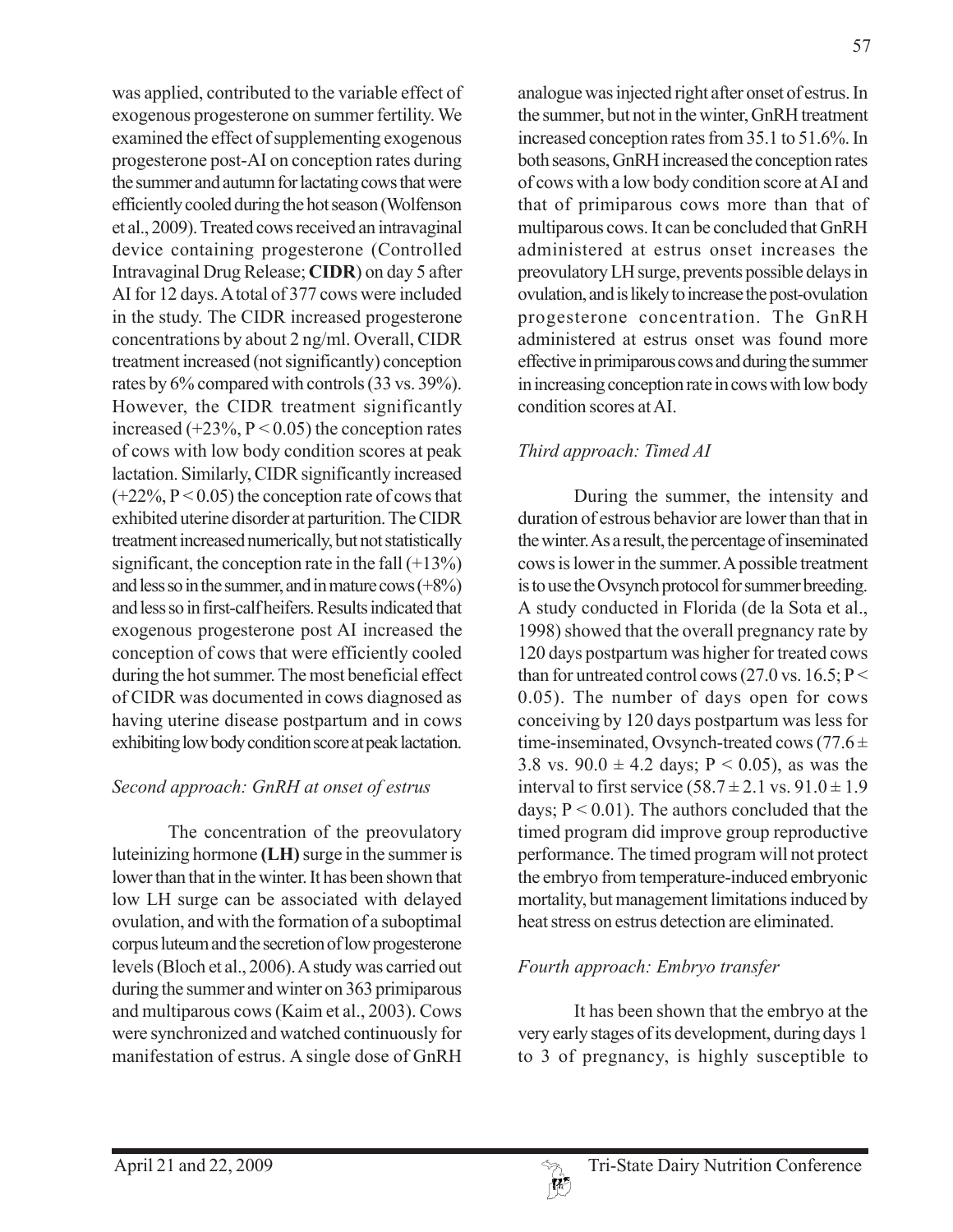hyperthermia, and that later during days 5 to 8 of pregnancy the embryo becomes more resistant to high temperatures. Therefore, performing embryo transfer of high-quality embryos on days 7 to 8 after estrus may improve conception rates. A study in Florida (Hansen and Aréchiga, 1999) showed that transfer of fresh embryos markedly improved pregnancy rates, whereas use of frozen embryos that had been thawed did not improve pregnancy rates above those obtained by using AI.

# *Fifth approach: induction of follicular waves*

We showed in previous studies that the ovarian follicles and the enclosed oocytes are susceptible to thermal stress (Roth et al., 2001). We examined the possibility that induction of consecutive follicular waves by administration of GnRH + PGF<sub>24</sub> with the aim to enhance the removal of damaged follicles and to enhance the emergence of healthier ones will improve fertility (Roth et al., 2009). Three consecutive 9-day follicular cycles were induced with GnRH and PGF $_{24}$  7 days later. Control cows were untreated. Cows were AI at estrus. Overall, the GnRH-PGF $_{24}$  treatment resulted in a slight non-significant increase in conception rates compared with controls (27 and 32%). The treatment significantly increased conception rates of first-calf heifers (37 vs. 53%,  $P \le 0.05$ ), but not those of multiparous cows. The treatment increased numerically, but not statistically significant, compared with untreated controls the conception rates in cows with a milk yield lower than 40 kg/ day (888 lb/day;  $+15%$ ), cows with high BCS at parturition  $(+ 15\%)$ , and in cows with a low somatic cell count (+ 10%). Taken together, hormonal treatment inducing follicular turnover, combined with efficient cooling, appears to improve summer and autumn fertility, mainly in first-calf heifers.

# **Conclusion**

Milk production and reproductive performance are being depressed during summer heat stress. Efficient cooling is capable of substantially improving milk yield to levels close to those of winter milk production. However, summer conception improved slightly with cooling, and additional hormonal treatments are required to further raise summer fertility. Five hormonal approaches aimed at improving the fertility of cooled cows in the summer were examined. Exogenous progesterone post AI improved conception mainly of cows with low body conditions and those with uterine disease post-partum. Injection of GnRH at onset of estrus has the potential to increase summer fertility, but it is not feasible to use at this time. The Ovsynch protocol is capable of increasing pregnancy rates, and it decreases the days open. Use of embryo transfer improved summer fertility, but its use is limited at present, compared with the conventional AI. Enhanced removal of heat-induced impaired follicles from the ovaries improved fertility, mainly of first-calf heifers. The use of a combination of two treatments could be beneficial and warrants examination.

### **References**

Berman, A., and D. Wolfenson. 1992. Environmental modifications to improve production and fertility. In: Large Dairy Herd Management. H.H. Van Horn and C.J. Wilcox, Editors, American Dairy Science Association, Champaign, IL, pp. 126-134.

Bloch, A., Y. Folman, M. Kaim, Z. Roth, R. Braw-Tal, and D. Wolfenson. 2006. Endocrine alterations associated with extended time interval between estrus and ovulation in high-yield dairy cows. J. Dairy Sci. 89:4694-4702.

de la Sota, R.L., J.M. Burke, C.A. Risco, F. Moreira, M.A. DeLorenzo, and W.W. Thatcher. 1998. Evaluation of timed insemination during summer heat stress in lactating dairy cattle. Theriogenology 49:61-70.